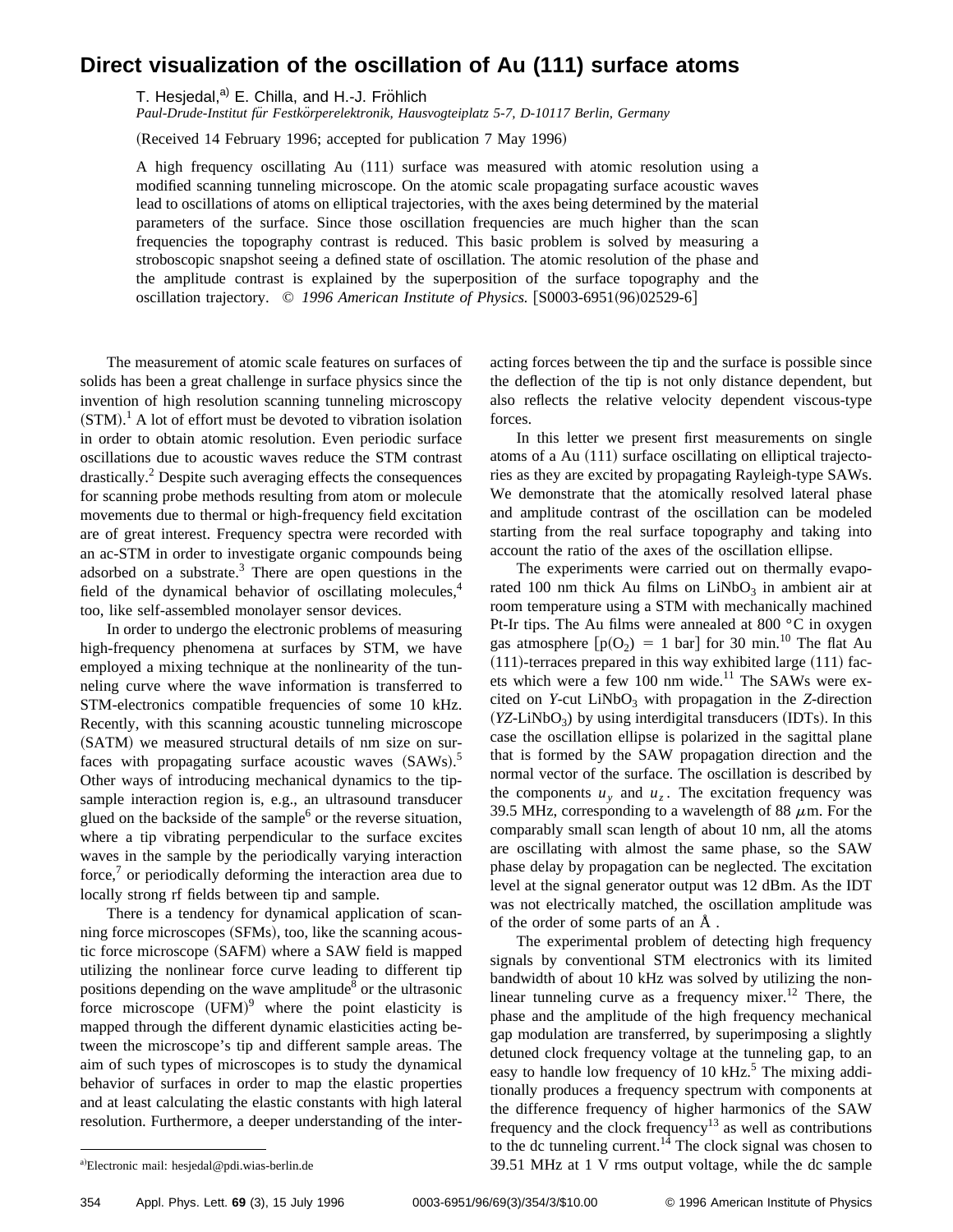bias voltage was 0.6 V. The signal at the difference frequency is extracted by feeding the amplified tunneling current to a lock-in amplifier. The dc component provides the control signal for the relatively slow height feedback loop that keeps the tunneling current constant at 11.4 nA. The scans were performed with  $1000\times1000$  data points and a collecting time per point of 100  $\mu$ s. No filtering procedures were applied to the measured data.

Figure  $1(a)$  shows the STM topography image of the hexagonal lattice structure of the Au  $(111)$  surface with a lattice spacing of approximately  $5 \text{ Å}$ . As a direct effect of ultrasound (the result does not depend significantly on the type of oscillation), we observed the smearing out of the topography image [Fig. 1(b)]. Although the atomic resolution of the topographical image vanishes, the phase signal shows a periodic distribution of structures with high contrast [Fig.  $1(c)$ ] and the amplitude shows areas of different brightness  $[Fig. 1(d)]$  at the atom positions in the hexagonal lattice. Focusing on details, the phase undergoes a contrast jump at the equilibrium position of the hexagonal lattice [Fig. 2(a)], changing from bright to dark when going parallel to the SAW's propagation direction. The measured amplitude shows an ensemble of almost hexagonal shaped rings [Fig.  $2(c)$ ]. For noise reduced amplitude images, surface adsorbates have to be avoided by measuring under ultrahigh vacuum (UHV) conditions because they strongly contribute to fluctuations of the tunneling current.<sup>15</sup> As generally known from wave field measurements including noise the phase is the more stable value compared to the amplitude.

In order to understand the contrast formation of phase and amplitude of the tunneling current at the difference frequency we have assumed tunneling normal to the corrugated surface, consequently being dependent on the three spherical coordinates  $\theta$ ,  $\Phi$ , and *d*. For the model calculations Gaussian shape electron distributions around the hexagonal lattice positions were estimated. The wave's propagation direction is indicated by the arrow in Fig.  $2(a)$ . For a sagittally polarized oscillation trajectory and for a phase difference of the oscillation components  $u_y$  and  $u_z$  of  $\pi/2$ , the phase and the amplitude images are presented in Figs.  $2(b)$  and  $2(d)$ , respectively. The ratio of the axes of the oscillation ellipse was chosen to  $u_z$ :  $u_y$ =0.6:1, which is in agreement with the calculated value for  $YZ$ -LiNbO<sub>3</sub>.<sup>16</sup> The phase and the amplitude depend on the surface topography  $(\theta, \Phi)$  as well as on the wave properties  $u_y$  and  $u_z$ .<sup>5</sup> A comparison between the experimental phase data [Fig.  $2(a)$ ] and the model calculation [Fig.  $2(b)$ ] proves the atomic phase resolution. The phase contrast reproduces the hexagonal lattice structure, and additionally, appears to be illuminated from the side. While scanning over one atom, the phase shows a relative maximum value at the point where the tunneling vector is collinear to the displacement vector, which is static for this stroboscopic measurement mode. Seen as a vector diagram, the phase is leading before passing, and retarded after passing the atom, respectively. This behavior is more drastic along the SAW propagation path than perpendicular to it. The modeled amplitude  $[Fig. 2(d)]$  shows the hexagonal shape of the reciprocal elementary lattice cell projected around the single atom with a bright maximum on the top of the atom. The measured amplitude  $[Fig. 2(c)]$  shows the hexagonal interatomic



FIG. 1. Undisturbed topography image of the hexagonal  $Au(111)$  surface measured by STM (a). Topography showing reduced contrast (b), atomresolved phase (c), and amplitude (d) measured simultaneously by SATM.

ring ensemble, but is not clearly resolving its inner structure. The difference between modeled and experimental data for the subatomic details might be due to the fact that we assumed for first calculations not a real tip geometry but a point source model.